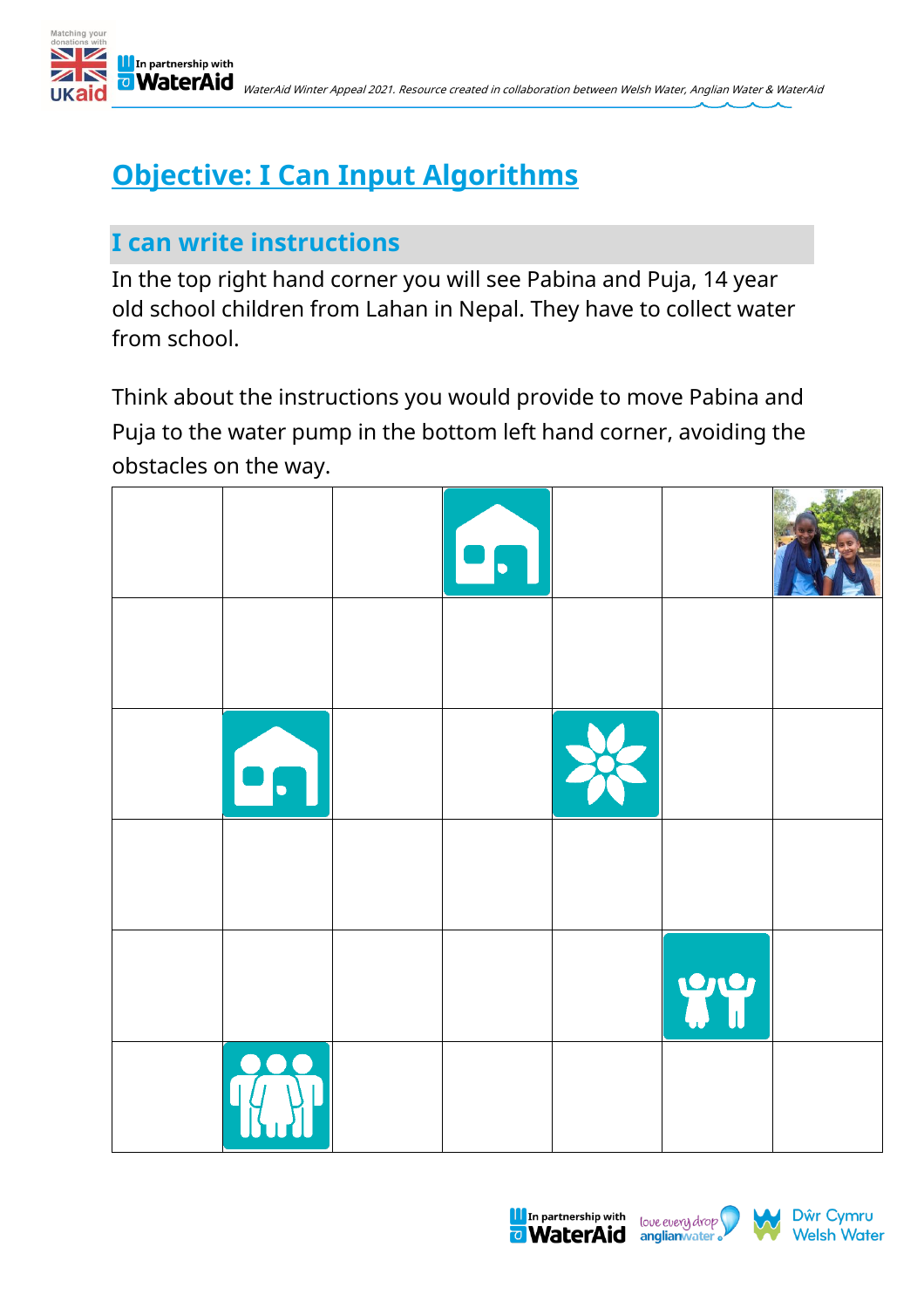

WaterAid Winter Appeal 2021. Resource created in collaboration between Welsh Water, Anglian Water & WaterAid

| 65 C |  |  |  |
|------|--|--|--|
|      |  |  |  |

Write your instructions in the space below.





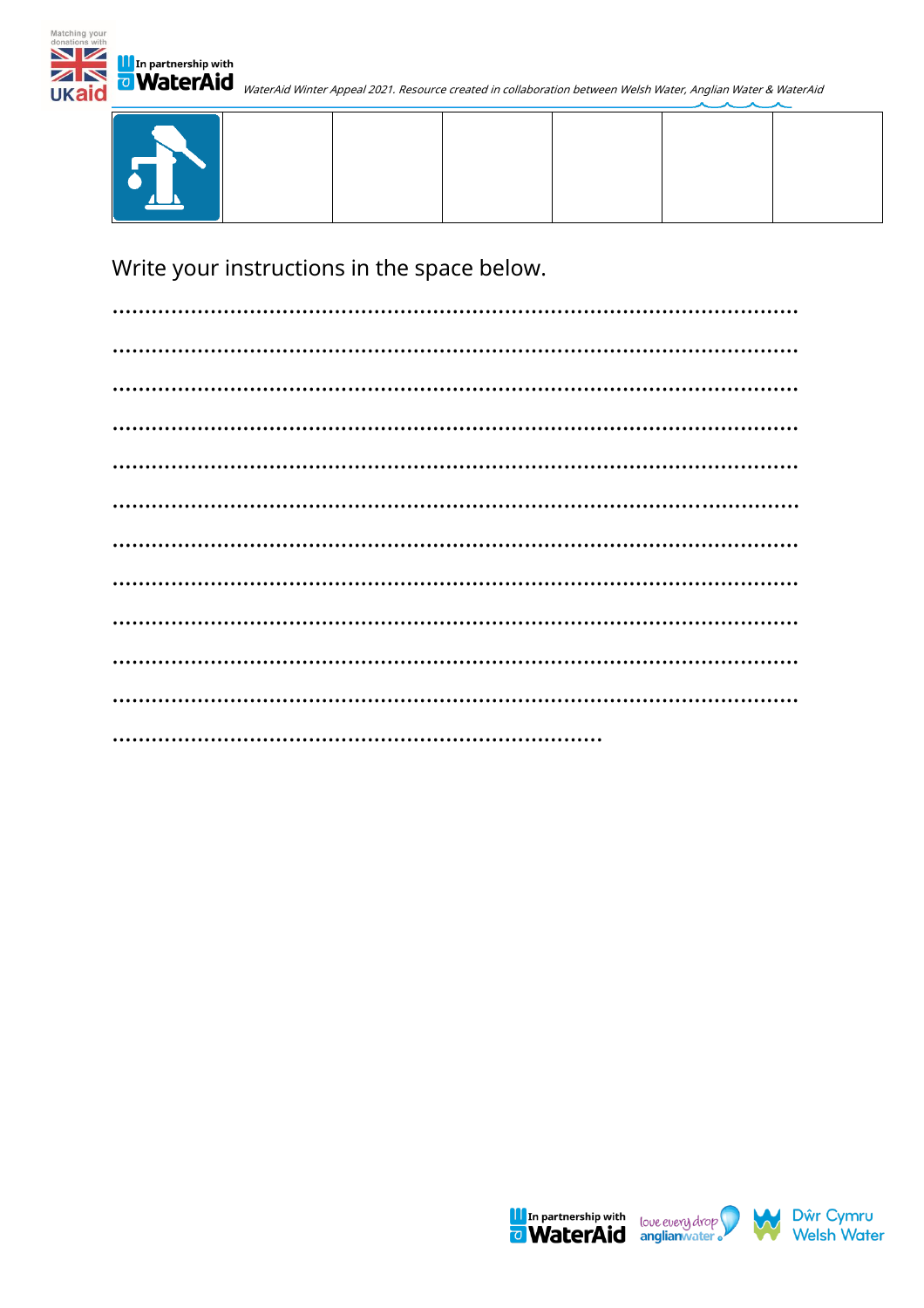

#### **I can programme a route**

17 year old Sandhya in Nepal has to walk to a water pump to get water. She can be seen in the top right hand corner of the map.

#### **Task**

Write your instructions using the following format as an example:

Forward 1, Left turn 90, Forward 2, Right Turn 90, etc.

Remember to include how many squares to move

Write instructions for a route through the grid from the start square to the pump using a forward, left or right turn. Make sure to avoid the obstacles!

Don't forget to specify the degrees if the direction changes!

Find as many routes as you can in the time given by your teacher.

### **Secondary Task**

Then swap with a partner and 'debug' their routes by testing them out and marking any errors.





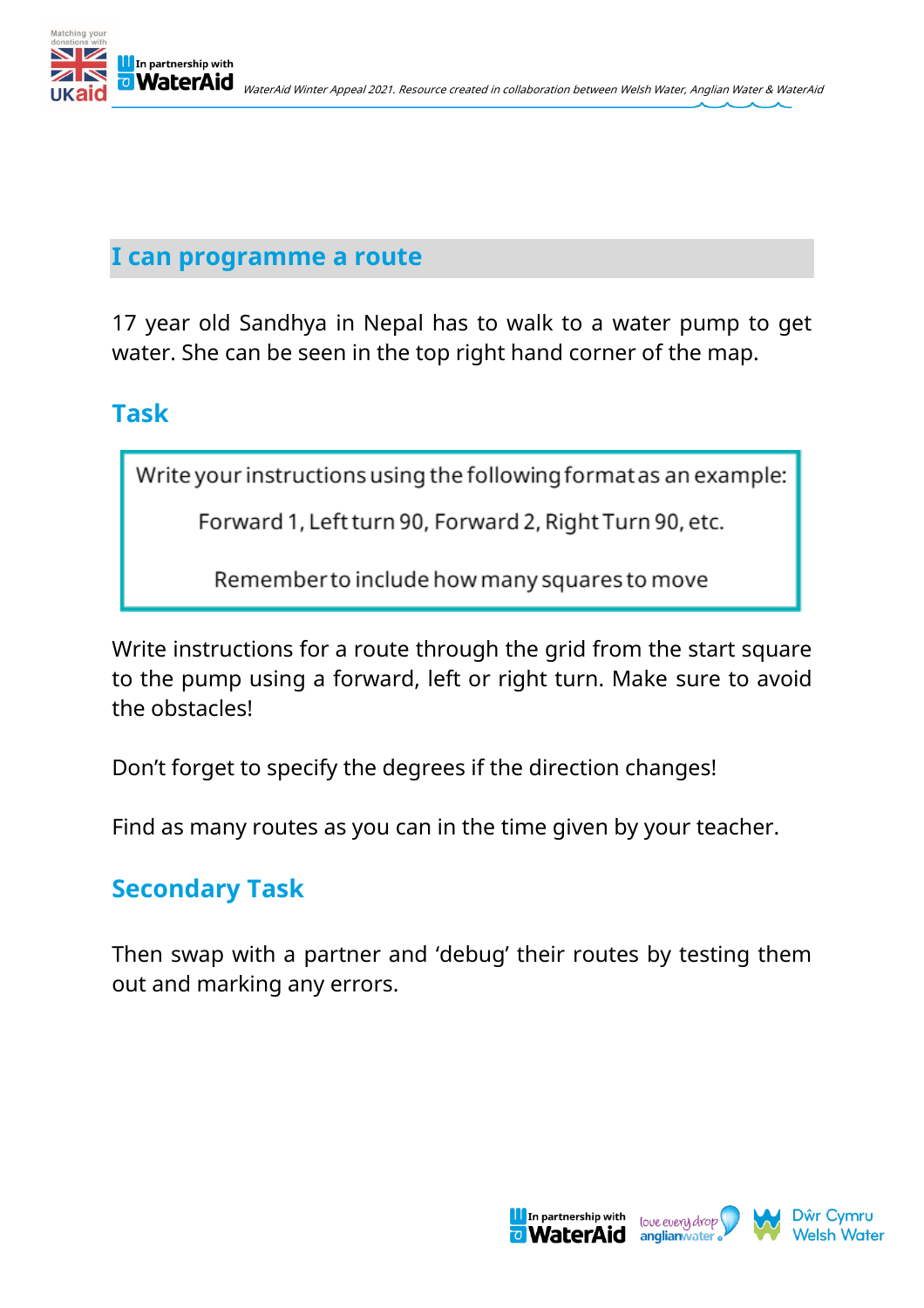